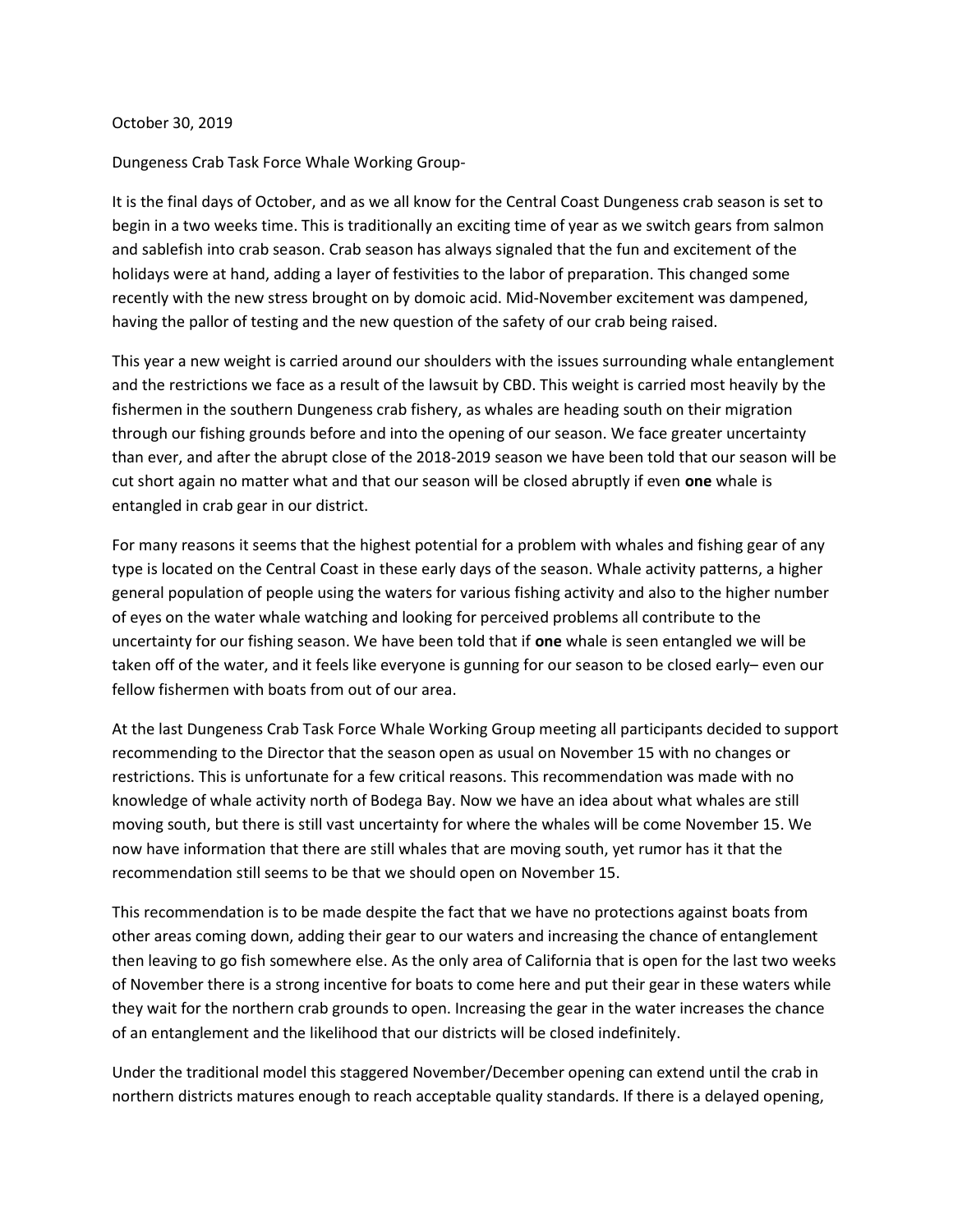there is protection offered for the boats that stay in the closed districts and any boat that leaves cannot come back and fish in that area for 30 days. Not so if a boat moves into the southern district and the district closes due to an entanglement. The very boat that moves into the area and whose gear is responsible for closing the season can pack up their pots, head north and start fishing again, leaving the resident boats out of luck and out of income. Reports to this point indicate that the crab in the northern districts is going to reach meat quality standards so that the season will be opening on time. This is wonderful news for the entire fleet, but it means that barring elevated domoic acid results the northern fleet will not have any concerns about coming south to fish as they will not be locked out for quality reasons.

In the current era with unpredictable restrictions and changes for the commercial Dungeness crab fleet it is unfair and unwise to proceed the way that we seem pointed towards. This season is not like the seasons of the past, it is not even a season of domoic acid concerns where we can feel like if we get opened we will stay opened. Now the timing on our opening is critical. Opening when we are not sure the status of the whales is shortsighted and foolhardy.

In addition to the concerns regarding whales and potential entanglements due to extra gear in our waters is the question of whether we will be closed until 2020-2021 if we are closed because of an early entanglement. We know nothing of the plan for reopening the season if it is closed due to an entanglement, and it seems probable that if an entanglement does occur all the southern districts will remain closed until the beginning of the 2020-2021 season.

For the big boats this closing may represent a hassle, but for the smaller boats this closure has the potential to eliminate our entire income, closing our businesses and forcing hardship that we will be hard pressed to absorb. Many of the boats here in the southern crab range are day boats – small boats with smaller permits. We do not have boats that can carry all of our gear to grab and go the way the bigger boats can. We do not have boats that can safely travel the coast north during the winter months to continue fishing and supporting our families. For many of us we do not have the resources left to weather this storm, as they were drained by the domoic acid disaster and have not yet rebounded. A closure for many of us will be devastating.

As we each consider the next steps for our fishery and the position we want to present we need to keep in mind the families that are being affected now by the decisions that are being made. We need to think of the children whose families could end up without an income if the season is closed due to an entanglement. We as a fleet need to do everything we can do to make sure our season is not cut short by short sighted actions. The wisest course for us to take is to ensure that we do not force a disproportionate burden on the small boats of the Central Coast by allowing a drastic increase in the amount of gear in the water without restrictions.

We know that we have had entanglements before the season has even begun, and a whale was euthanized on the North Coast that had been entangled in crab gear. Those who would like to see us forced out of fishing will now be far less understanding should a problem arise during the season, and their position is already being cemented against us. Why we would want to encourage them is beyond